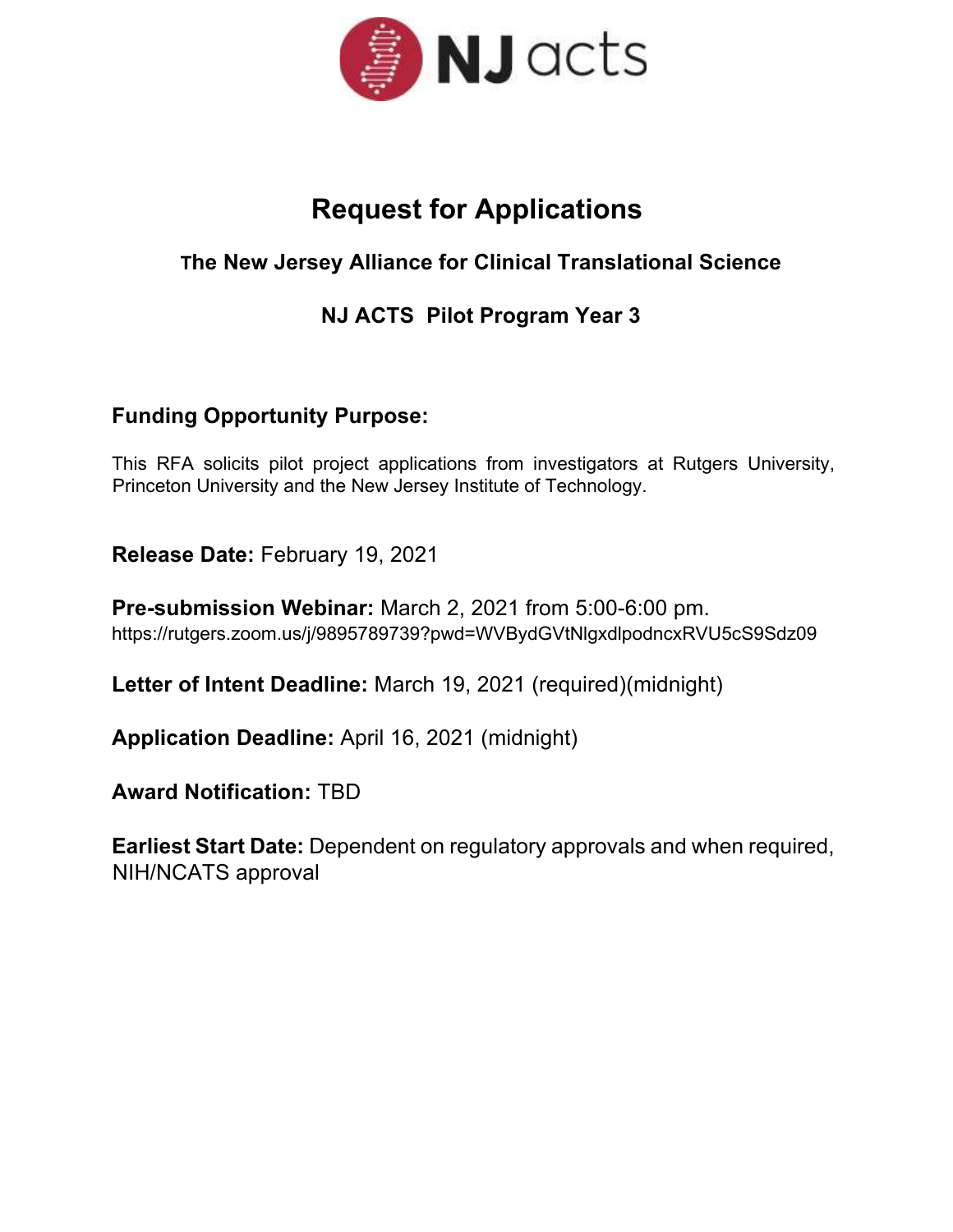# **Table of Contents**

| <b>New for Year 3</b>                               | 3              |  |
|-----------------------------------------------------|----------------|--|
| <b>Overview of Pilot Program</b>                    |                |  |
| <b>Partnership/Collaboration Requirements</b>       |                |  |
| <b>Identifying Collaborators/Partners</b>           | $\overline{7}$ |  |
| <b>Application Process</b>                          | 8              |  |
| <b>Eligibility</b>                                  |                |  |
| <b>Letter of Intent</b>                             |                |  |
| <b>Application Submission</b>                       |                |  |
| <b>Institutional Review</b>                         |                |  |
| <b>Requirements</b>                                 |                |  |
| <b>Application Requirements</b>                     |                |  |
| <b>Budget Guidelines</b><br>$\bullet$               |                |  |
| <b>Regulatory Approvals</b>                         |                |  |
| <b>NCATS Prior Approval</b>                         |                |  |
| <b>Proposal Review</b>                              |                |  |
| <b>Post-Award Management</b>                        | 13             |  |
| <b>Budget and Financial Management</b><br>$\bullet$ |                |  |
| <b>Award Recognition</b><br>$\bullet$               |                |  |
| <b>Other Notices</b><br>$\bullet$                   |                |  |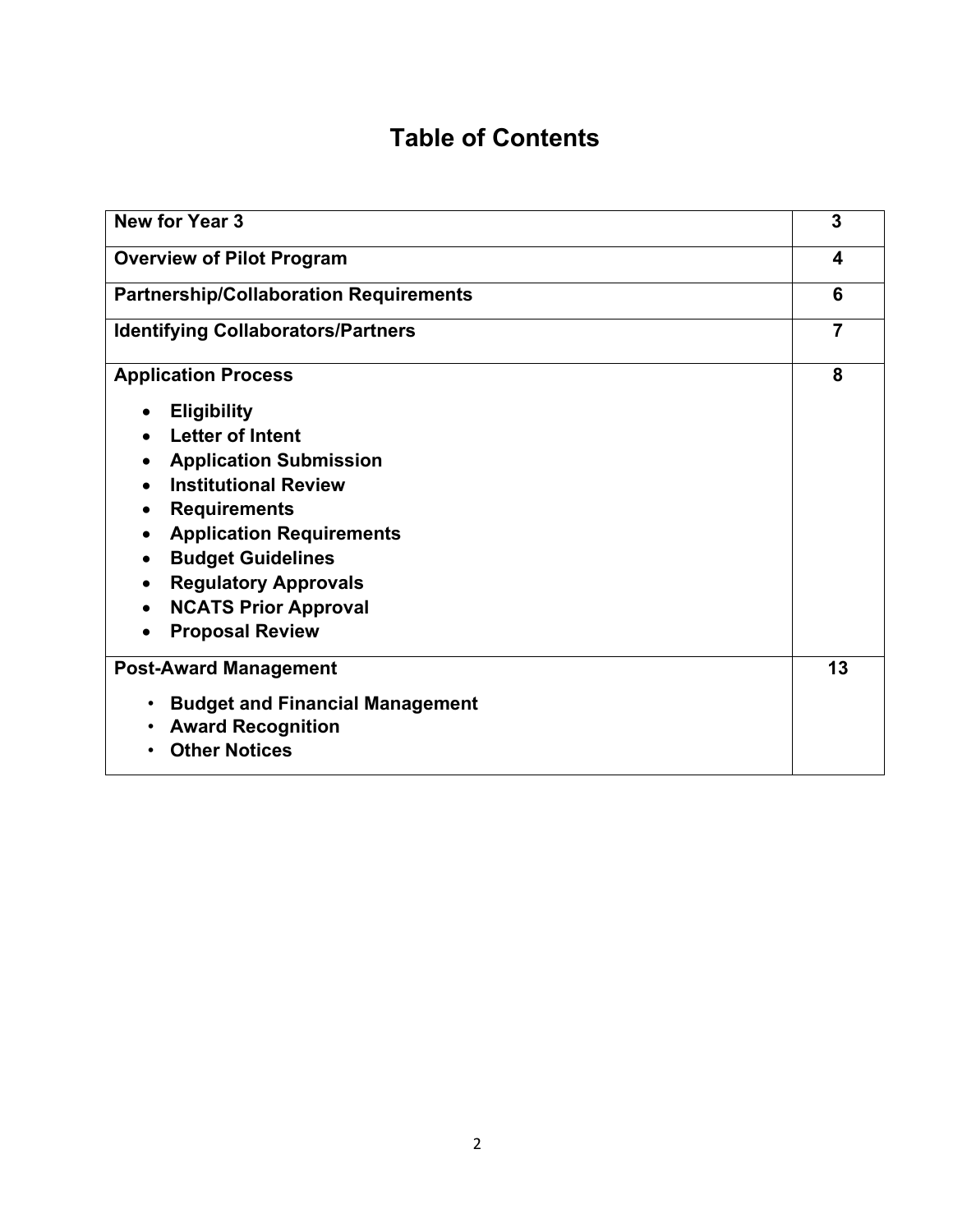# **New for Year 3**

- **1. Mandatory Letter of Intent:** All applicants are required to submit a letter of intent. See page 8 for details regarding what must be submitted and a link to the on-line form.
- **2. Pre-submission Webinar:** The leaders of the Pilot Program will host a webinar to explain the categories of funding, proposal requirements, regulatory requirements and NIH/NCATS approval processes, and to answer questions from participants.

#### **3. Changes to Funding Categories since last year's RFA:**

- Translational and Clinical Sciences: No changes
- Methodological and Infrastructure:
	- Funding increased from \$40,000 to \$50,000
	- Partnership encouraged/preferred but not required
- Propel:
	- Funding increase from \$25,000 to \$50,000
	- Co-funding by the New Jersey Health Foundation
- Valued Partnerships: No changes
- Novel Approaches to Evaluation and Benchmarks for CTSA Hubs:
	- This category is being suspended for Year 3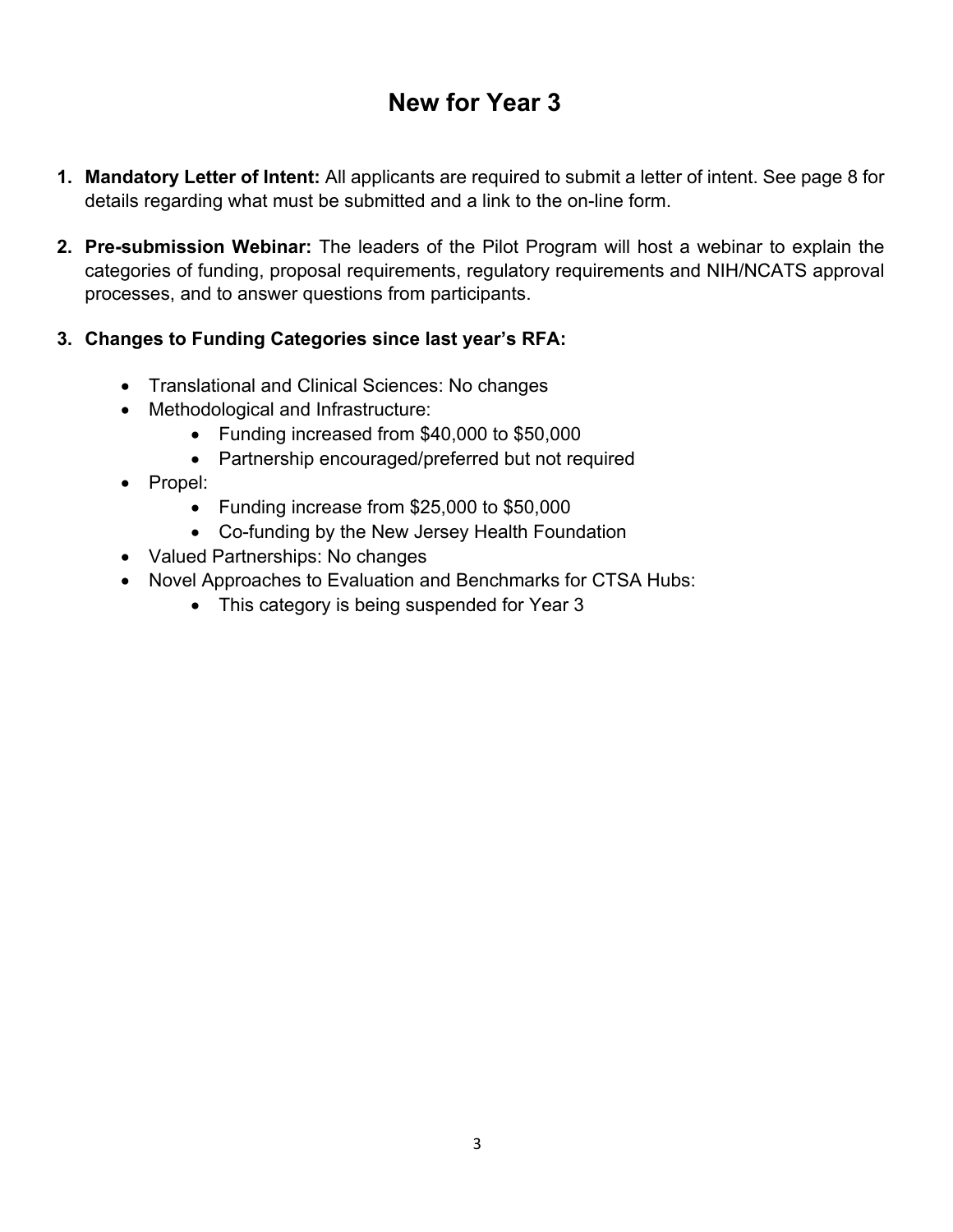## **Overview of the NJ ACTS Pilot Programs**

NJ ACTS, the New Jersey Alliance for Clinical and Translational Science, is committed to advancing clinical and translational science to develop new therapies and preventive approaches in order to improve health and health care in New Jersey. NJ ACTS is supported in part by a Clinical and Translational Science Award (CTSA) grant, from the National Center for Advancing Translational Science (NCATS) of the National Institutes of Health (NIH).

One of the major objectives of NJ ACTS is to successfully translate biomedical discoveries to clinical applications by promoting creative and innovative science, and by providing pilot support for hypothesis generation and testing, and building teams to address questions in translational science. The NJ ACTS Pilot Program offers pilot grants to foster collaborative research among faculty in three institutions: Princeton University, New Jersey Institute of Technology (NJIT) and Rutgers University. We expect that the NJ ACTS Pilot Program will increase collaborative research and provide a path to sustainable, extramurally-funded independent research across the alliance.

NJ ACTS will commit up to \$640,000 this year. The program is funded through the generous support of the NIH CTSA Award, the New Jersey Health Foundation (NJHF), and each of the academic partners.

The Pilot Program supports team and collaborative research to promote novel approaches and methodologies in translational medicine and science, to foster interdisciplinary research to generate and/or test novel hypotheses, create partnerships that leverage in-kind partner support, and to support high-risk/high-reward innovative projects. These projects are expected to provide key preliminary data for sustained extramural funding.

The funding will be used to support pilot programs in the areas outlined below. The number of awards per category is flexible and will depend on the quality of the applications submitted in each category. NJ ACTS will evaluate all applications and submit its recommendations to NCATS, which will make the final funding decision.

#### **1. Translational and Clinical Sciences Awards**

For projects along the entire range of the translational science continuum (T0-T4), including laboratory-based, clinical, health services, epidemiology, community engagement and diversity research. Proposals that focus on novel aspects of the heterogeneity of disease and response to therapy are encouraged. The projects must demonstrate potential for clinical relevance. Applications require Co-PIs from two or more NJ ACTS Partners (Rutgers, NJIT or Princeton). These awards, which are partially supported by New Jersey Health Foundation, may be eligible for follow-on funding from NJHF.

Budget Request: up to \$110,000 Number of Awards: 3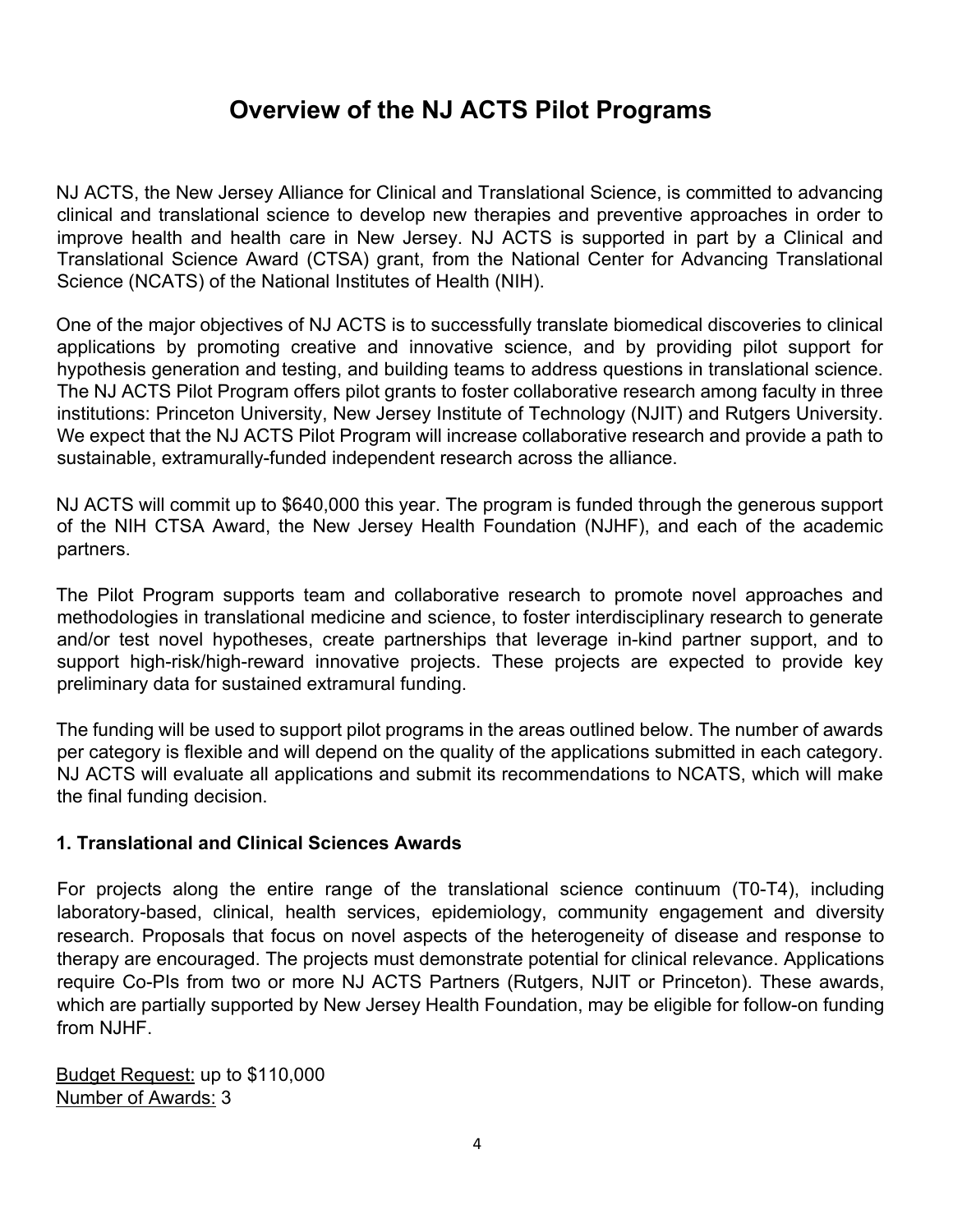#### **2. Methodological and Infrastructure Awards**

For projects that advance our ability to conduct translational research by developing novel methodologies or creating new infrastructure resources. Proposals along the entire range of translational science, including laboratory-based, clinical, health services, epidemiology, community engagement and diversity research are encouraged. The projects must demonstrate potential for clinical relevance.

Applicants are encouraged, but not required to find a partner at a second NJ ACTS institution. Weight will be given to multiple factors, including the merit of the proposal, likelihood of future funding, and potential for current or future collaboration with another NJ ACTS institution.

Budget Request: up to \$50,000 Number of Awards: 2

#### **3. Propel Awards**

The Propel Awards, the NJ ACTS equivalent of a high-risk, high-reward grant program, are designed to allow extraordinarily promising projects to explore new areas, augment studies, or pursue major new opportunities.

They catalyze scientific discovery by supporting proposals to explore novel ideas, adding new technologies or research methods to a project (such as developing innovative laboratory correlates of clinical studies; e.g. single cell RNA sequencing, etc.), enable clinical data acquisition, purchase of small equipment or licenses to data sets. The projects must demonstrate clinical relevance. Applicants are encouraged, but not required to find a partner at a second NJ ACTS institution (Rutgers, NJIT or Princeton). These awards, which are partially supported by New Jersey Health Foundation, may be eligible for follow-on funding from NJHF.

Budget Request: up to \$50,000 Number of Awards: 2

#### **4. Valued Partnership Grants**

For projects that support team research and build liaisons with key partners in industry, government, non-profits, other CTSAs and/or insurance companies. These projects must leverage NJ ACTS support with partner in-kind services or funding. In-kind contribution can include specialized data analyses, access to equipment, imaging, genomic or epigenetic testing, proprietary database access, staffing, etc. Proposals must include a detailed description of the in-kind support, and a letter of support from the partner organization. Applications require Co-PIs from industry, government, health care, community, non-profits, insurance companies, or other CTSA Hubs. These awards, which are partially supported by New Jersey Health Foundation, will be eligible for follow-on funding from NJHF.

Budget Request: up to \$50,000 Number of Awards: 2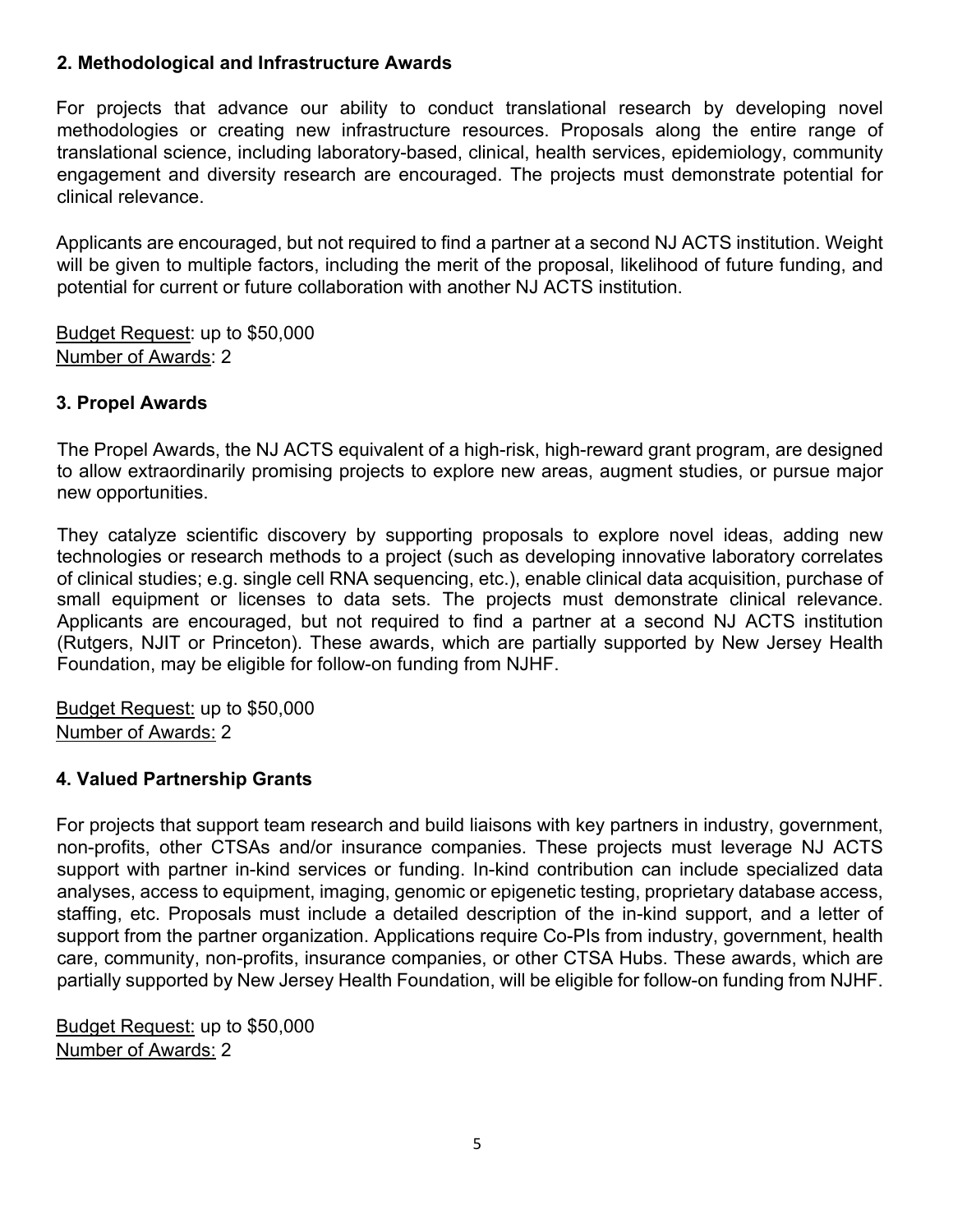# **NJ ACTS Collaboration and Partnership Requirements**

### **This chart summarizes the partnership/collaboration requirements for the**

| <b>Grant Program</b>                                | <b>Maximum</b><br><b>Budget</b><br><b>Request</b> | <b>Estimated</b><br><b>Number of</b><br><b>Awards</b> | Partnership<br><b>Requirements</b>          | <b>Partners</b>                                                                                                                                                                                                                                                                                                                                                                                                                                     |
|-----------------------------------------------------|---------------------------------------------------|-------------------------------------------------------|---------------------------------------------|-----------------------------------------------------------------------------------------------------------------------------------------------------------------------------------------------------------------------------------------------------------------------------------------------------------------------------------------------------------------------------------------------------------------------------------------------------|
| Translational and<br><b>Clinical Sciences Award</b> | \$110,000                                         | $\overline{3}$                                        | Required                                    | Two or more NJ ACTS Partners<br>(Rutgers, NJIT or Princeton);<br>(Awardees may also become eligible for<br>an additional NJHF award at the end of<br>the NJ ACTS award. These additional<br>funds would be granted at the discretion<br>of the Foundation after meeting with the<br>awardees.)                                                                                                                                                      |
| Methodological and<br><b>Infrastructure Awards</b>  | \$50,000                                          | $\overline{2}$                                        | Not required,<br>but preferred              | Two or more NJ ACTS Partners<br>(Rutgers, NJIT or Princeton)                                                                                                                                                                                                                                                                                                                                                                                        |
| <b>Propel Awards</b>                                | \$50,000                                          | $\overline{2}$                                        | Not required,<br>but preferred              | One or more NJ ACTS Partners<br>(Rutgers, NJIT or Princeton) (Awardees<br>may also become eligible for an<br>additional NJHF award at the end of the<br>NJ ACTS award. These additional funds<br>would be granted at the discretion of the<br>Foundation after meeting with the<br>awardees.)                                                                                                                                                       |
| <b>Valued Partnership</b><br>Awards                 | \$50,000                                          | $\overline{2}$                                        | Required - non-<br>institutional<br>partner | One NJ ACTS Partner (Rutgers, NJIT or<br>Princeton) plus a partner from industry,<br>government, health care, community,<br>non-profits, insurance companies, or<br>other CTSA Hubs (Awardees may also<br>become eligible for an additional NJHF<br>award at the end of the NJ ACTS award.<br>additional funds would<br><b>These</b><br>be<br>granted at<br>the<br>discretion of<br>the<br>after<br>Foundation<br>meeting with<br>the<br>awardees.) |

## **NJ ACTS Pilot Grant Program**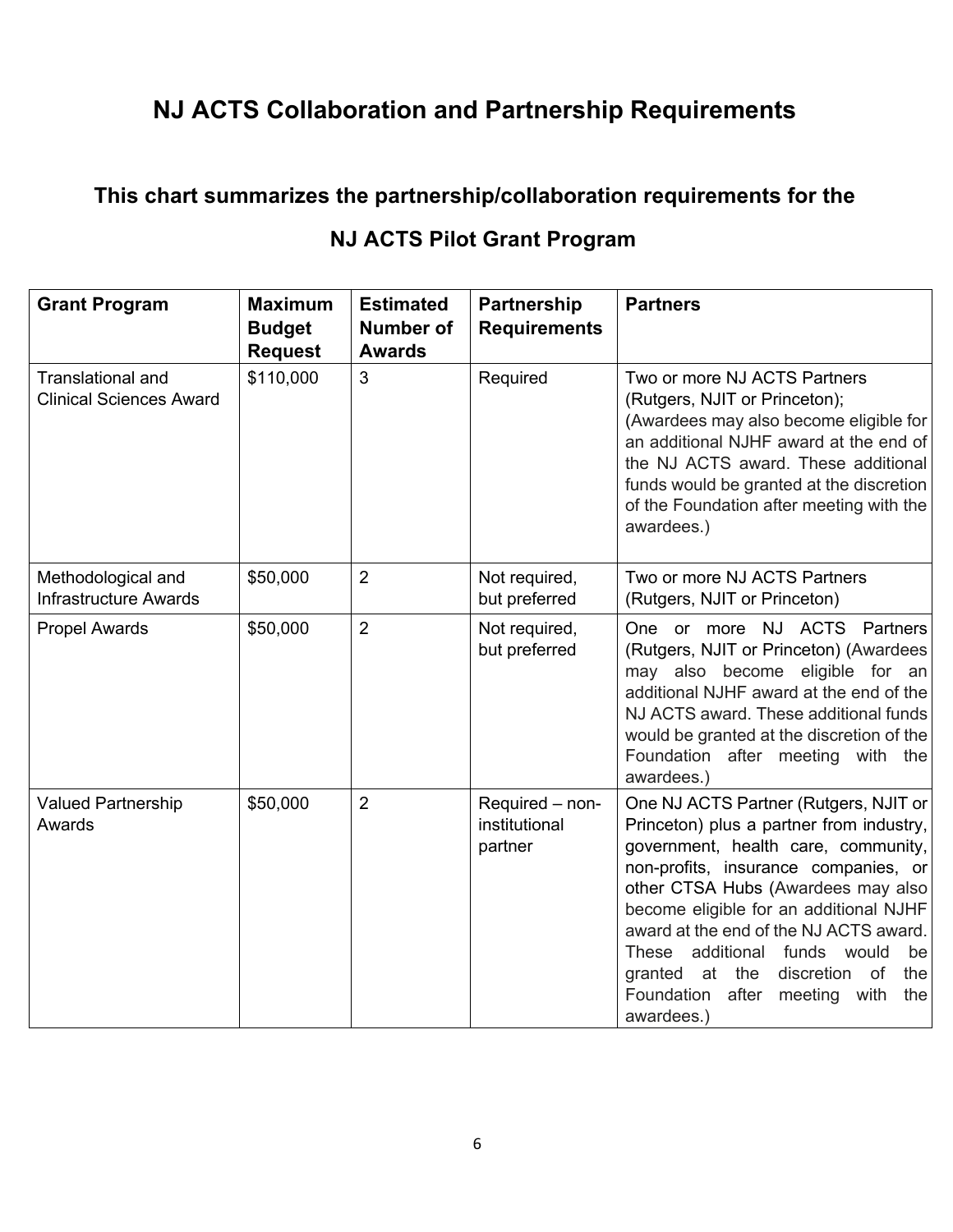# **Identifying Collaborators/Partners**

If you have a project idea, but are looking for a collaborator, the information below may be of help. You may also email njacts@rbhs.rutgers.edu.

**A. Academic Partners:** Each of the partner institutions has a faculty search mechanism: Princeton: https://researchwith.princeton.edu/ NJIT: https://research.njit.edu/researchers Rutgers: https://www.researchwithrutgers.com/

For additional help, contact:

Princeton: Daniel Notterman, MD, dan1@princeton.edu

NJIT: Guiling (Grace) Wang, PhD, guiling.wang@njit.edu.

Rutgers: Reynold Panettieri, MD, rp856@rbhs.rutgers.edu

#### **B. Community Partners**:

The NJ ACTS Community Engagement Core can connect you to experts in our **Network of Networks** and resources you need through an introductory email or telephone call. Community Engagement staff can even help foster and facilitate the development of long-term partnerships**.** Request a referral **to get connected by completing the f**orm at: https://research.njms.rutgers.edu/redcap/surveys/?s=PL3LAWNM84.

#### **C. Industry Partners:**

Each of the academic partners have institutional officials who help develop and nurture relationships with industry. These include:

Princeton: Dean R. Edelman, Corporate Engagement and Foundation Relations, *Dean*.*edelman*@*princeton*.edu.

NJIT: Rick Rosenberg, Director of Corporate and Foundation Relations, rmr@njit.edu.

Rutgers; Kara Moore, Director, Corporate Intelligence & Assessment, kara.moore@rutgers.edu.

In addition, the New Jersey Health Foundation has excellent multiple relationships with companies and other entities across New Jersey. They have offered to help identify partners, as well. Contact Mike Wiley at mwiley@njhf.org.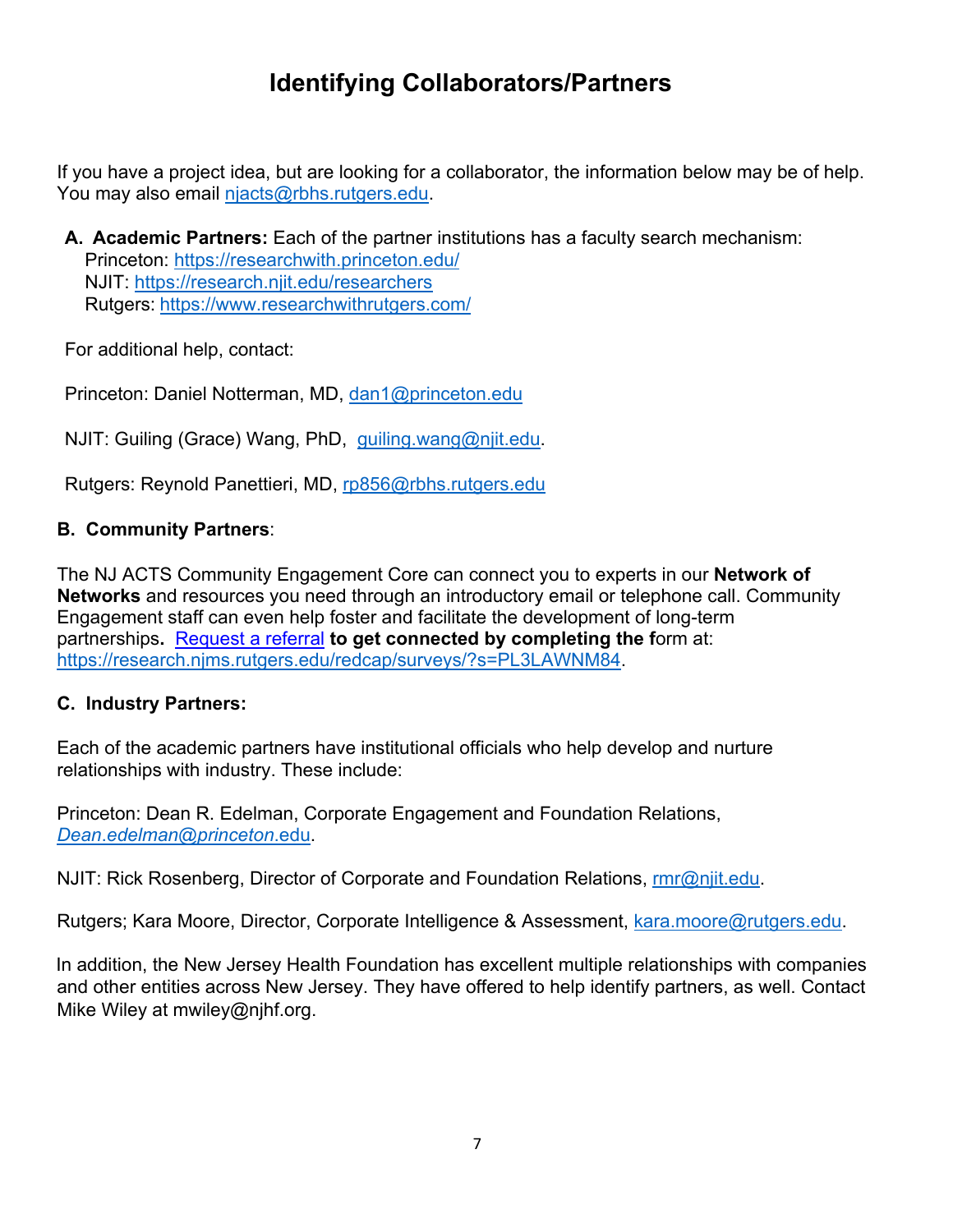# **Application Process**

## **Eligibility:**

- Co-Principal Investigators must hold faculty appointments at one of the three NJ ACTS partner institutions: Rutgers, Princeton or NJIT. The **Translational and Clinical Science Awards must** have at least **2 Co-PIs**, representing **different NJ ACTS institutions.** For the **Methodological Awards and Propel Awards**, partners are not required but are preferred. **Co-PIs for the Valued Partner** grants may be at the partner organization (non-profit, other CTSA Hub, industry, etc.), but do not have to hold a faculty appointment.
- Please note: Schools **within** an institution are not considered as separate from the parent institution. For example, a proposal with one Co-PI from New Jersey Medical School and one from the School of Engineering at Rutgers would be considered ineligible as both schools are units of Rutgers.
- Faculty members at all ranks are eligible. Junior faculty members are especially encouraged to apply.
- Co-investigators participating in the project need not be faculty.
- Clinical studies beyond Phase IIB are not allowed.
- Applicants may submit applications for different pilot grant categories provided that each project is different. Applicants may not submit identical projects to multiple pilot funding categories.

### **Letter of Intent:**

All applicants are required to submit a brief Letter of Intent (LOI) form by the deadline. The Letter of Intent comprises: Co-PI names, titles, and institutional affiliations; project abstract (limited to 30 lines of text); and funding category. LOIs do not require institutional review prior to submission.

The goal of the LOI process is to ensure that applications fit within the chosen funding category and to allow the Pilot Program leaders to identify potential reviewers.

Applicants will be notified within one week if there are concerns, including for example an ineligible Co-PI, or if a project does not appear to fit within the parameters of the selected funding category.

To submit the LOI materials, applicants should use the LOI on-line form accessed at: https://rutgers.ca1.qualtrics.com/jfe/form/SV\_ddmwPLeQGnSArvU The data in the form will be automatically transferred to NJ ACTS.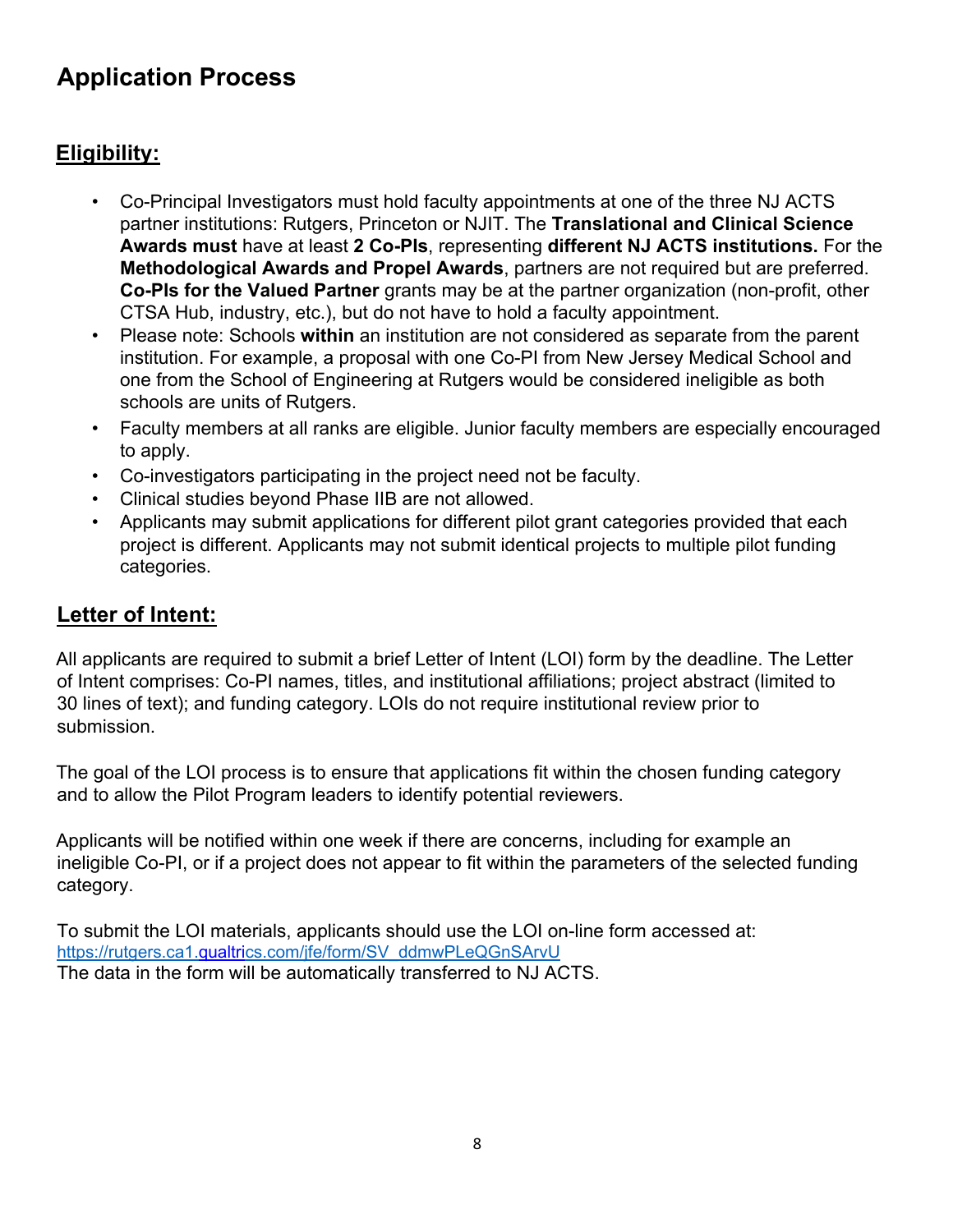## **Application Submission:**

All application materials must be submitted by the deadline to: **NJACTS@rbhs.rutgers.edu.** 

Subject line should be:

[Co-PI Last Name\_Co-PI Last Name\_Pilot Program category]

Example: Highlander\_Tiger\_Propel

### **Institutional Review Requirements:**

#### **NJIT**

For any NJIT participants for pilot project proposals they must go through the normal proposal preparation and submission protocols, including adhering to the NJIT proposal timeline and guidelines requirements by working with their assigned College director and using Streamlyne for internal documentation and approvals for budget and compliance checks.

#### **Princeton**

Princeton **requires** internal review of the full proposal by the Office of Research and Project Administration (ORPA) for all projects that require a Princeton Co-PI. Submissions and internal deadlines should be coordinated through your Departmental grants staff. For the internal routing in ERA, the Prime Sponsor should be listed as Rutgers University.

#### **Rutgers**

This is an internal application and **does not** require review by Rutgers Office of Research and Sponsored Programs (ORSP).

The application may require approval of the Dean/Chair of the Co-PIs based on school/departmental policy or if the project involves in-kind support.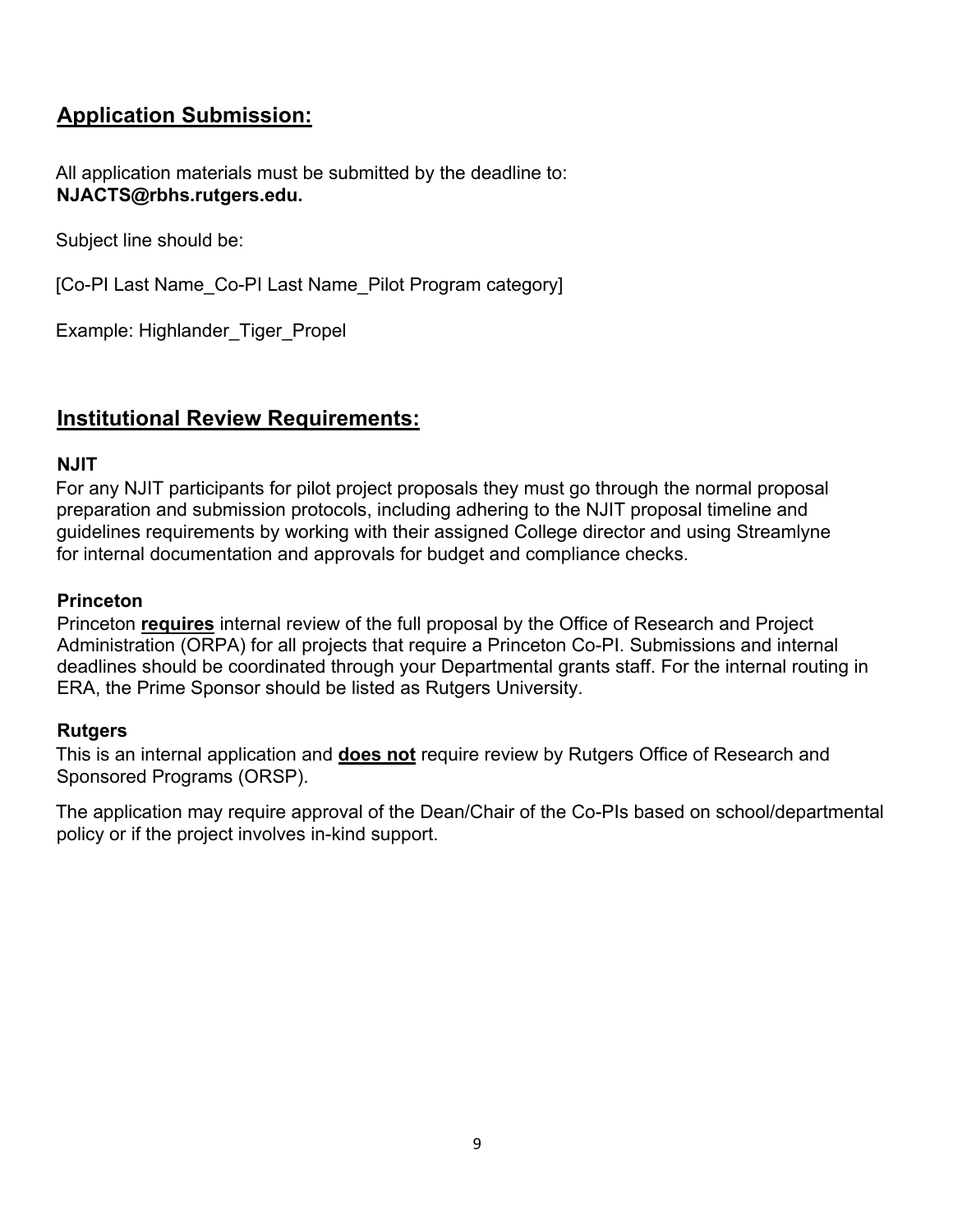## **Application Requirements:**

The Application Form should be in one pdf, and all other materials should be in a single pdf in the order stipulated below and in the Application Form.

To be considered complete, a proposal **must** contain the following elements in this order:

|                                                                      | Page Limit               |  |
|----------------------------------------------------------------------|--------------------------|--|
| NJ ACTS Pilot Application Form                                       |                          |  |
| • Include the names and contact information for up to four potential |                          |  |
| reviewers. Two may be from within the institution(s) and two from    | <b>Fillable PDF</b>      |  |
| outside. Potential reviewers may not include department chairs,      |                          |  |
| prior or current mentors, or prior or current collaborators, co-     |                          |  |
| investigators and co-authors.                                        |                          |  |
| Program Specific Form, if applicable                                 | <b>Fillable PDF</b>      |  |
|                                                                      |                          |  |
| Additional elements to be submitted as a single PDF in this order:   |                          |  |
| <b>Research Strategy</b>                                             | 6 pages                  |  |
| • Project Abstract                                                   | 30 lines of text         |  |
| • Specific Aims                                                      | Up to $\frac{1}{2}$ page |  |
| • Background/Preliminary Data                                        | Up to 2 pages            |  |
| • Research Plans                                                     | Up to 3 pages            |  |
| How will Pilot Program funding lead to independent or sustainable    |                          |  |
| funding?                                                             | Up to 1 page             |  |
| Project Timeline by month                                            | Up to 1 page             |  |
| Selected references                                                  | As needed                |  |
| <b>Resources and Environment</b>                                     | Up to 1 page             |  |
| <b>Other Support</b>                                                 | As needed                |  |
|                                                                      | As needed for            |  |
| Detailed Budget (NIH PHS 398) 1 for each participating institution   | each                     |  |
|                                                                      | PI/Institution           |  |
| Budget Justification (1 for each participating institution)          | As needed                |  |
| Co-PI's NIH-formatted biosketch                                      | Up to 5 pages            |  |
| Key personnel NIH formatted biosketches                              | Up to 5 pages            |  |
|                                                                      | each                     |  |
| Letters of support from affiliates, partners, or others              | Up to 1 page             |  |
|                                                                      | each                     |  |

Candidates **MUST** use the application and budget templates.

Font and Margin Requirements: 0.5" margins and Arial 11 Font.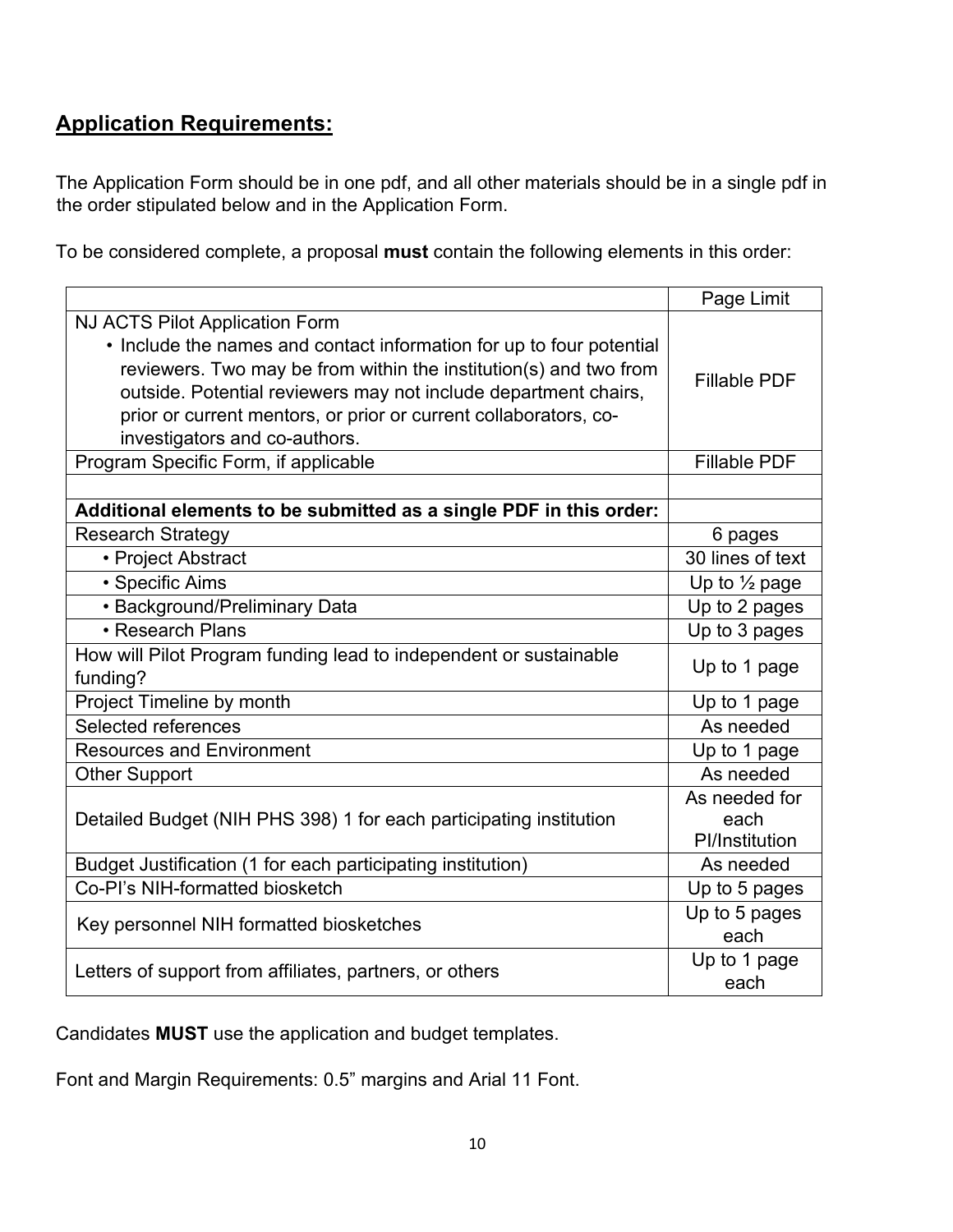## **Budget Guidelines:**

- Project period is one year; no cost extensions are not permitted.
- Each pilot program has individual maximum allowable expenditures.
- PI effort: Effort levels for each Co-PI must be specified.
- Applicants may not request salary support for themselves or Co-PIs; salary support is allowable for staff, postdocs, and students.
- Name, title/role, percent effort, salary and benefits for each participant must be provided.
- Supplies and other costs should be itemized in detail by type and number in the budget and budget justification.
- Equipment requests and service contracts must be detailed in the budget and budget justification; quotes must be attached.
- As these projects require involvement of at least two NJ ACTS institutions, complete a budget for each institution and a cumulative budget page. Budgets should clearly show what project costs will be expended at each institution.
- Facilities and Administration costs are not permissible.
- In-Kind support is permitted and requires School Dean/Department Chair approval.
- Foreign subcontracts are not permitted under this mechanism, and research at foreign sites will require prior approval by NCATS.

## **Regulatory Approvals:**

- Awardees must obtain all regulatory approvals (e.g. IRB, IACUC, or Radiation Safety) and meet all compliance requirements prior to receiving funds and maintain approvals during the entire length of the award.
- Projects that involve human subjects research or live vertebrate animals require additional **approvals by NIH/NCATS** before an award can be made. The project **MUST** have IRB or IACUC approval **prior** to submitting to NCATS for its approval. **Therefore, all applicants are urged to seek IRB or IACUC approval concurrent with the submission of the pilot application.**
- When you apply for IRB/IACUC approval, indicate that your research is supported by NJ ACTS: Award number UL1TR003017, Funding source: NIH/NCATS.
- You must keep your IRB/IACUC approval(s) current and active for the duration of the award period. Copies of the approval letters need to be sent to the NJ ACTS Pilots Program Administrator at NJACTS@rbhs.rutgers.edu.
- If your project is an NIH-defined clinical trial (see below), you must register your project and report results on clinicaltrials.gov.

#### NIH Clinical Trial Definition

A research study in which one or more human subjects are prospectively assigned to one or more interventions (which may include placebo or other control) to evaluate the effects of those interventions on health-related biomedical or behavioral outcomes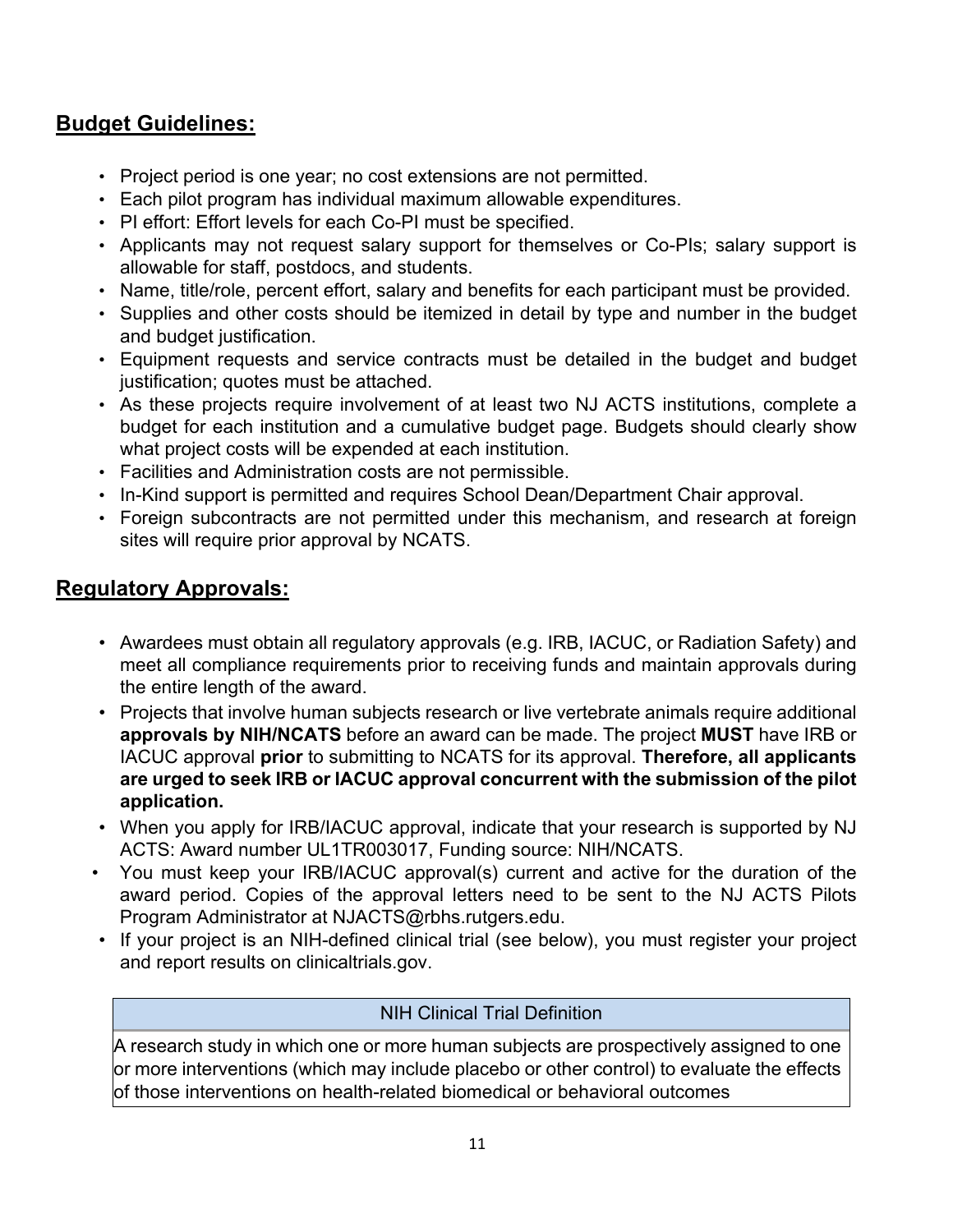## **NCATS Prior Approval:**

NCATS, the NIH Center that manages the CTSA program, requires that all pilots receive its approval prior to award activation. If the project involves humans or vertebrate animals, the project MUST have IRB or IACUC approval prior to submitting to NCATS for its approval. Therefore, all applicants are urged to seek IRB or IACUC approval concurrent with the submission of the pilot application.

No federal funds may be spent prior to the completion of NCATS review. The actual start dates will be dependent on the NCATS approval process, which can take 30+ days.

NJ ACTS staff will communicate with each successful pilot proposal Co-PI about the NCATS requirements once the selection process is completed.

Information on NCATS requirements for projects with human subjects can be found here: https://ctsa.ncats.nih.gov/governance-guidelines/guidelines/new-projects-with-human-subjectsresearch/.

For animal studies, see: https://ctsa.ncats.nih.gov/governance-guidelines/guidelines/priorapproval-of-planned-research-involving-live-vertebrate-animals/.

#### **Proposal Review Process**

The review process includes: administrative review for completeness of the application and meeting eligibility requirements; solicitation of external and internal reviews; and final review by the NJ ACTS Pilot Project Management Committee. This process is overseen by the Co-chairs of the NJ ACTS Pilot Project Management Committee, Arnold Rabson, MD, Rutgers University, Samuel Wang, PhD, Princeton University and Guiling (Grace) Wang, PhD, NJIT.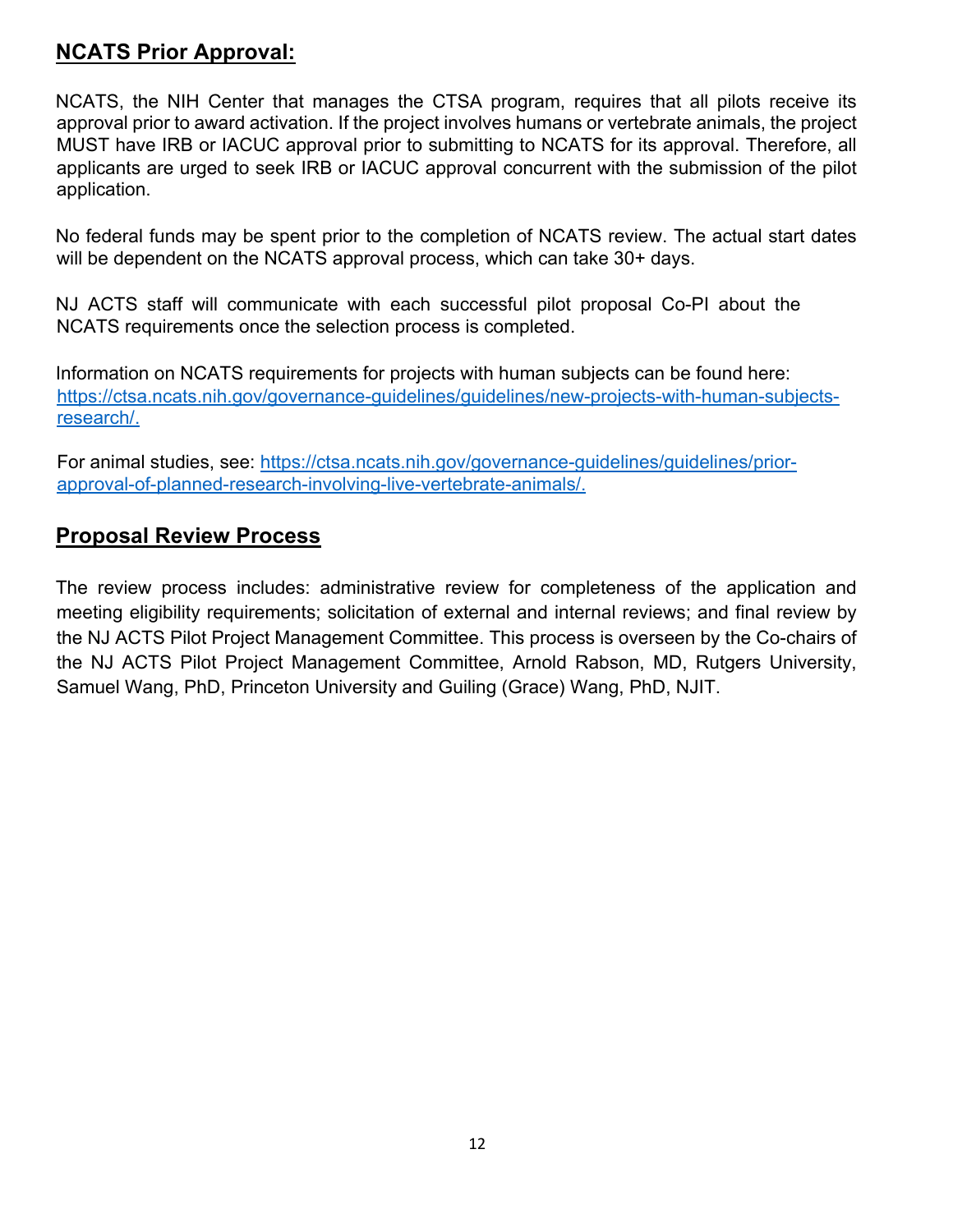# **Post-Award Management**

### **Budget and Financial Management:**

- Funds must be spent according to the approved budget. Prior approval is required to amend the budget.
- If you wish to amend your budget, send a copy of the original budget and the proposed amended budget with a justification for the budget changes to the NJ ACTS Pilots Program Administrator at NJACTS@rbhs.rutgers.edu.
- If your project runs over budget or you charge something that is not allowable, you/your department/school are responsible for the charges and will be asked to provide an alternate project number for those costs.

### **Reporting Requirements:**

- A final scientific report is required for all completed awards. NJ ACTS will send a report form to all completed projects.
- Co-PI's will be expected to complete an annual report that summarizes progress on the project, as well as all abstracts, presentations, publications, and proposals/funded awards that resulted from the NJ ACTS pilot grant. This is required for the NJ ACTS grant renewal reporting and evaluation functions.
- Failure to submit any required progress reports will result in the grant's being terminated.
- Co-PI's with outstanding final reports will not be allowed to compete for any other pilot program.

## **Award Recognition:**

Any publication or patent that results from this funding must include the following language and must receive a PMCID number:

"Supported (in part) by the New Jersey Alliance for Clinical and Translational Science" "Research reported in this publication was supported by the National Center for Advancing Translational Sciences (NCATS), a component of the National Institute of Health (NIH) under Award Number UL1TR0030117. The content is solely the responsibility of the authors and does not necessarily represent the official views of the NIH."

Additional recognition is required for those awards, partially supported by NJHF. The required language will be shared on the award letter.

## **Other Notices:**

- Abstracts and names of Co-PIs will be posted on the NJ ACTS website, and may be posted or submitted to the national CTSA website.
- Awards are not transferable or renewable.